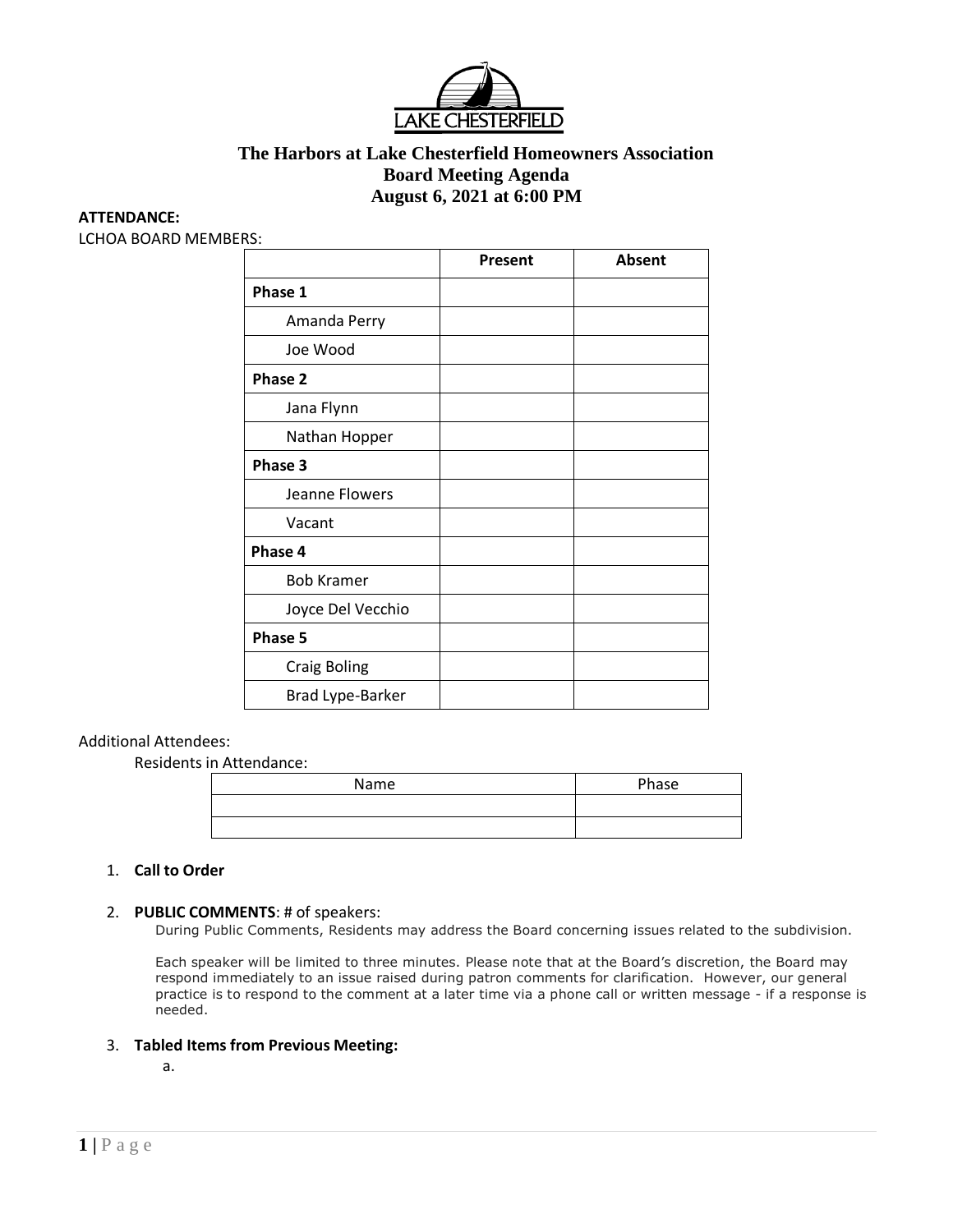

# **The Harbors at Lake Chesterfield Homeowners Association Board Meeting Agenda August 6, 2021 at 6:00 PM**

4. **Action Items Completed between Meeting**:

a.

- 5. **Manager Report**
	- a.

# 6. **Committee Reports**

## a. **Pool Committee**

*Committee members*: Jana Flynn, Chair; *Additional Board Members*: Amanda Perry

- i. Guard shortage update
- ii. Large birch tree and adult pool pump
- iii. Pool closing tasks and schedule

## b. **Architectural Control Committee**

*Committee Members*: Craig Boling, Chair; *Additional Board Member*: Nathan Hopper

i. General Update

## c. **Legal & Operational Committee**

*Committee Members*: Joyce Del Vecchio, Chair; *Additional Board Members*: Jana Flynn, Nathan Hopper; *Additional Members*: NA

i. General Update

## d. **Finance Committee**

*Committee Members*: Chair position is VACANT; *Additional Board Member*: Jeanne Flowers; *Additional Members*: Chris Schepis

- i. Updates on transition to LEM for financial management
- ii. Monthly Summary

## e. **Marina Club Committee**

*Committee Members*: Brad Lype-Barker, Chair; *Additional Members*: Sam Hoene, Hayley Hopper

- i. General Update
- ii. Bridge and Stair review of proposals

## f. **Grounds Committee**

*Committee Members*: Bob Kramer, Chair; *Additional Members*: Susan Eisenberg

i. General Update

## g. **Lake Committee**

*Committee Members*: Bob Kramer, Interim Chair; *Additional Board Members*: Craig Boling; *Additional Members*: George Lindh, Steve Krumery

i. General Update